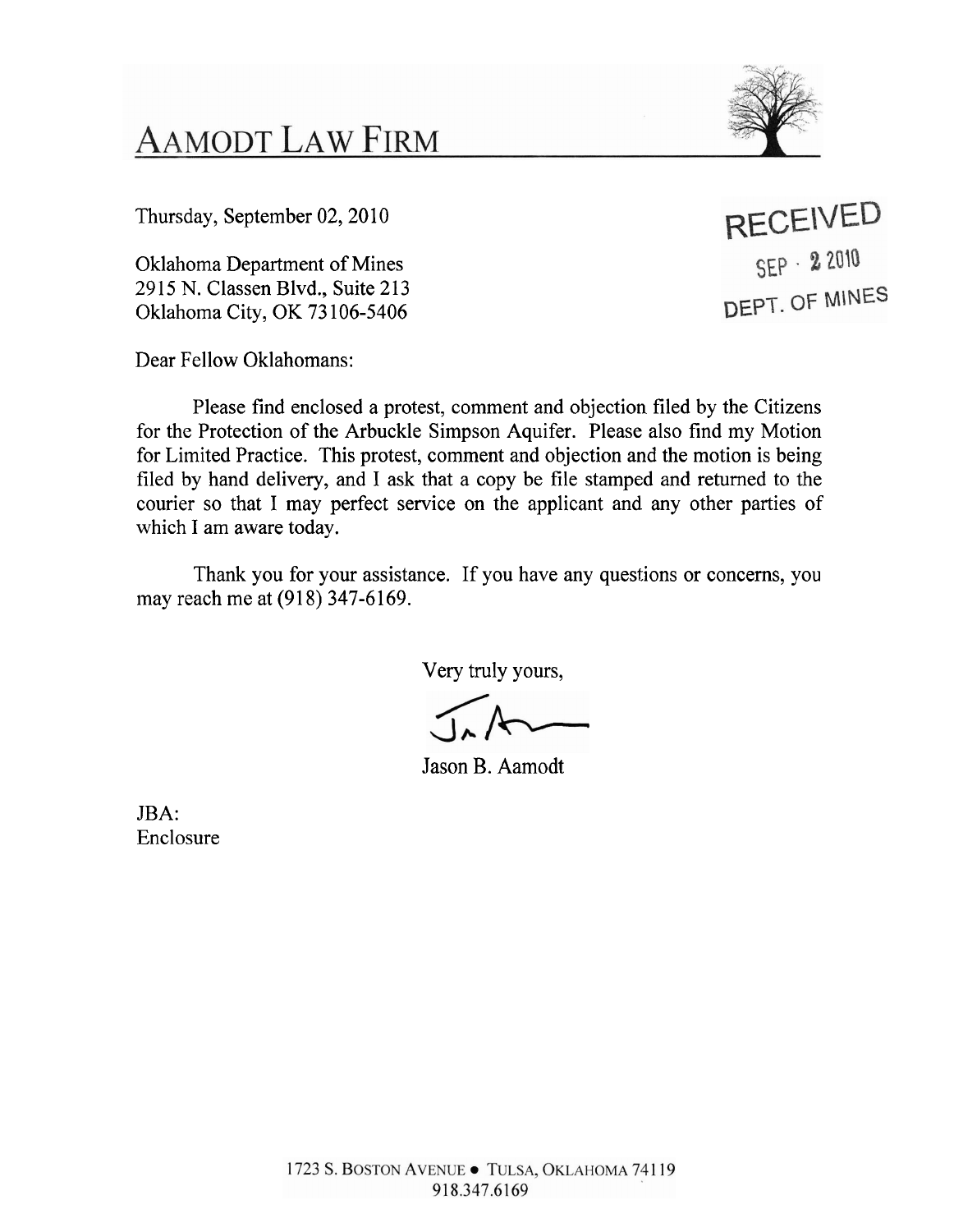**BEFORE THE OKLAHOMA DEPARTMENT OF MINES**<br>
ermit Application of Arbuckle ) Permit No. 2381 O<sub>T</sub><br>
es to mine limestone, dolomite, ) Date: May 7, 2010<br>
d, gravel, clay and soil. ) Date: May 7, 2010 IN RE: Permit Application of Arbuckle ) Permit No. 2381<br>Aggregates to mine limestone, dolomite, ) Date: May 7, 2010 Aggregates to mine limestone, dolomite, ) Aggregates to mine limestone, dolomite,  $\angle$  Date: May 7, 2010<br>shale, sand, gravel, clay and soil.  $\angle$ ) **~r,** *msm* 0

**b 30**  I% m

### **Protest, Objection and Comment to Permit Application**

Pursuant to Oklahoma Constitution Art. **11,** *5* 7, The United States Constitution, Amendments 5 and 14, 45 O.S. *5* 724, and relevant rules of the Oklahoma Mining Commission, including but not limited to 460: 10- 10-2; 460: 10- 17-2; 460:10-17-10; 460:10-17-14; 460:10-17-15 and 460:10-17-16, the Citizens for the Protection of the Arbuckle Simpson Aquifer (hereinafter "CPASA") and its members hereby formally submit this protest, objection and comment to Permit Application No. 2381 filed by Arbuckle Aggregates as captioned above. This protest, objection and comment is filed timely by hand delivery on September 2, 2010. The last published notice in the Johnston County Capital Democrat appeared on August 19,2010. *See* 460: 10-1-9. CPASA and its members request a Public Hearing.

# **I. IMPACTS ON NATURAL RESOURCES INCLUDING HIGH QUALITY WATERS**

CPASA is a public entity, and a citizens' group with members owning land and residing both within one mile, and at greater distances. The proposed mining application is likely to have real and detrimental effects to CPASA and its members, including those members who own land and reside less than one mile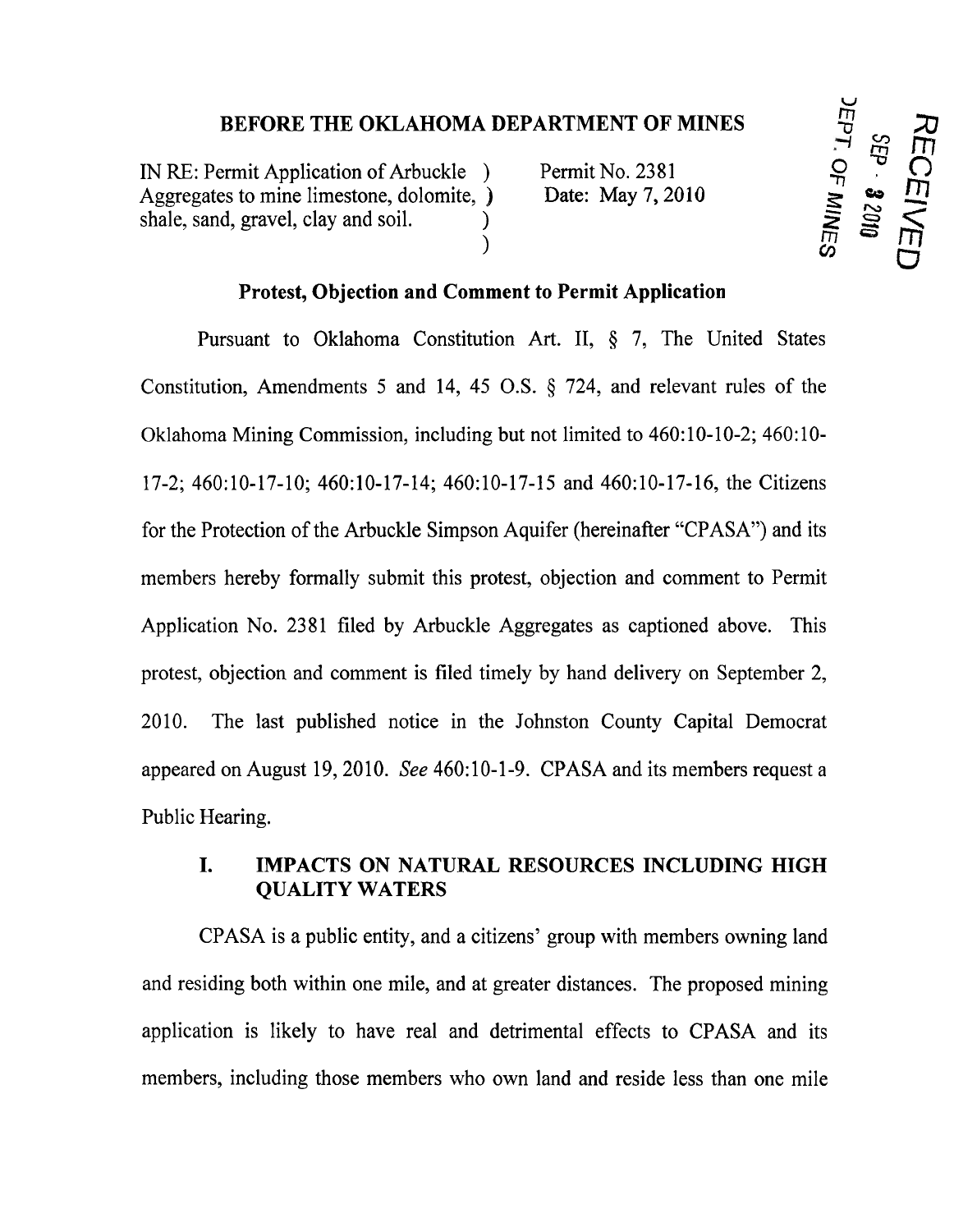from the proposed mine, as well as those members who own land and reside at further distances. The effects that are likely to occur include, *inter alia*:

- **1)** Causing irreparable damage to the environment;
- 2) Depleting and contaminating High Quality Waters of the State of Oklahoma including Pennington Creek, nearby tributary springs and streams, Mill Creek, and the Arbuckle Simpson Aquifer;
- $3)$ Causing the deposit of dust and other materials including the overburden of rock and soil being mined on properties not owned or controlled by the Applicant;
- 4) Causing the dredging and filling of wetlands, including streams and springs which are tributary to the Washita River; and
- $5)$ Interfering with the natural flow of springs and streams emanating from a sole source aquifer in violation of Oklahoma law.

For example, Pennington Creek is listed as a High Quality Water of the State of Oklahoma. *See* 785:45 Appendix A.3. The proposed mine is likely to affect Pennington Creek. 460:10-13-3 sets out specific requirements a permit applicant must meet to obtain a permit to operate a mine that may affect a High Quality Water. Pursuant to 460:10-11-3 it is the responsibility of a non-coal surface mining permit applicant to provide to the Department all of the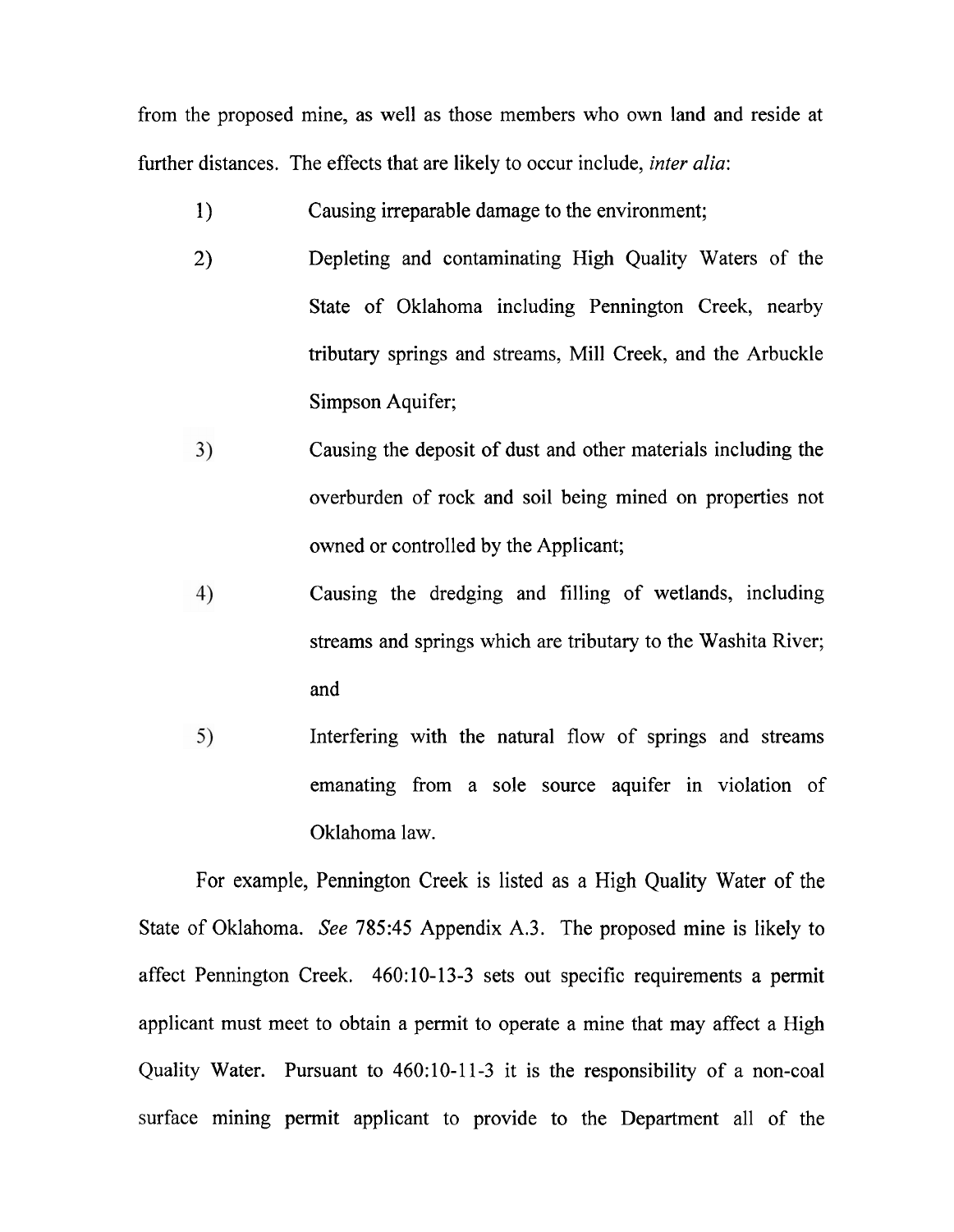information required by this Subchapter. Arbuckle Aggregates has failed in its Application to meet the requirements of the Mining Commission's rules relating to Natural Resources, High Quality Waters, and environmental protection. Accordingly, Arbuckle Aggregate's application is invalid and must be denied.

## **11. NECESSARY PERMITS NOT IDENTIFIED IN APPLICATION**

Pursuant to 460:10-13-4, applicants submitting non-coal mining permits on or after August 1, 2001, that may affect High Quality Waters or may require permits from the Oklahoma Department of Environmental Quality or the Army Corps of Engineers, must submit approved copies of other state, federal, and local government permits or licenses that pertain to the site. These permits shall include but are not limited to, storm water permits, an approved pollution prevention plan, permits issued in compliance with Section 404 and 401 of the Clean Water Act as well as the National Pollutant Discharge Elimination System, stream water use permits, flood plain permits, and copies of notifications sent to the state and federal fish and wildlife agencies.

Arbuckle Aggregates has failed to comply with this requirement. It has attached and/or referred to some permit applications. However, certain permits and notifications are obviously missing from the application. For instance, the application does not contain copies of notifications sent to the state and federal fish and wildlife agencies. Moreover, there is no permit for the dredging and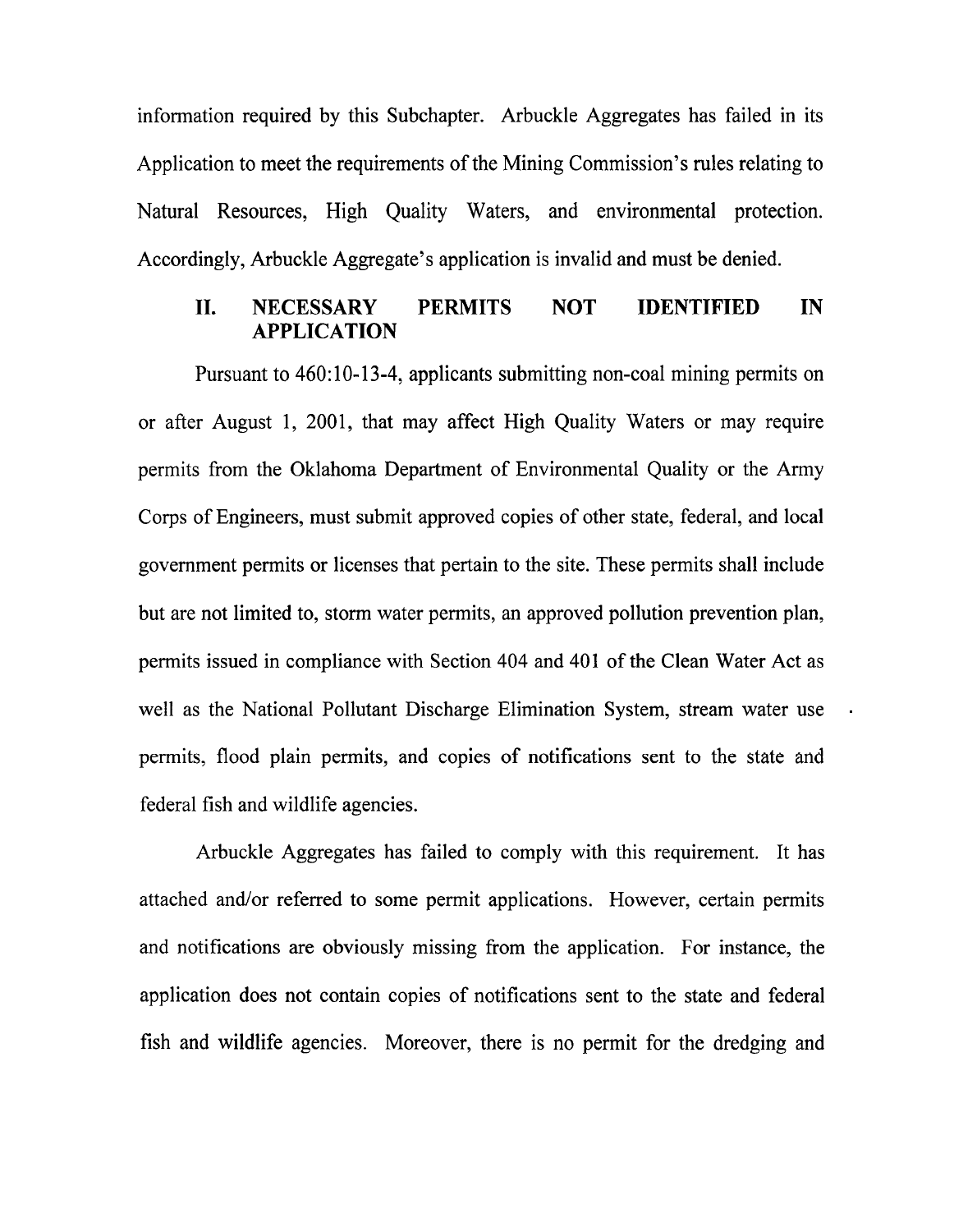filling of wetlands, nor is there documentation regarding Arbuckle Aggregate's impacts to High Quality Waters.

Pursuant to 460:10-11-3 it is the responsibility of a non-coal surface mining permit applicant to provide to the Department all of the information required by this Subchapter to be an approvable permit application. Arbuckle Aggregates has failed in its Application to meet the requirements of the Mining Commission's rules. Accordingly, Arbuckle Aggregate's permit is invalid and must be denied.

# **111. NECESSARY RECLAIMATION PLAN NOT IDENTIFIED IN** . **APPLICATION**

Arbuckle Aggregates is obligated to identify and describe a reclamation plan in its permit application. 460:10-15-3. Arbuckle Aggregates has failed to identify and describe a reclamation plan that meets the requirements of the law, including, *inter alia:* 

1) The methods to prevent or eliminate conditions that will be hazardous to animal or fish life in or adjacent to the affected land. For instance, the methods described include developing "an erosion and water management plan" in the "future." No such plan is provided, and preparing it in the future does not comply with the permitting rules. Moreover, there is a claim that "while operating" Arbuckle Aggregates will comply with federal, state and local laws. While this may or may not be true, Arbuckle does not provide any plan of how it intends to comply with these laws, particularly in light of its complicated project

 $\overline{4}$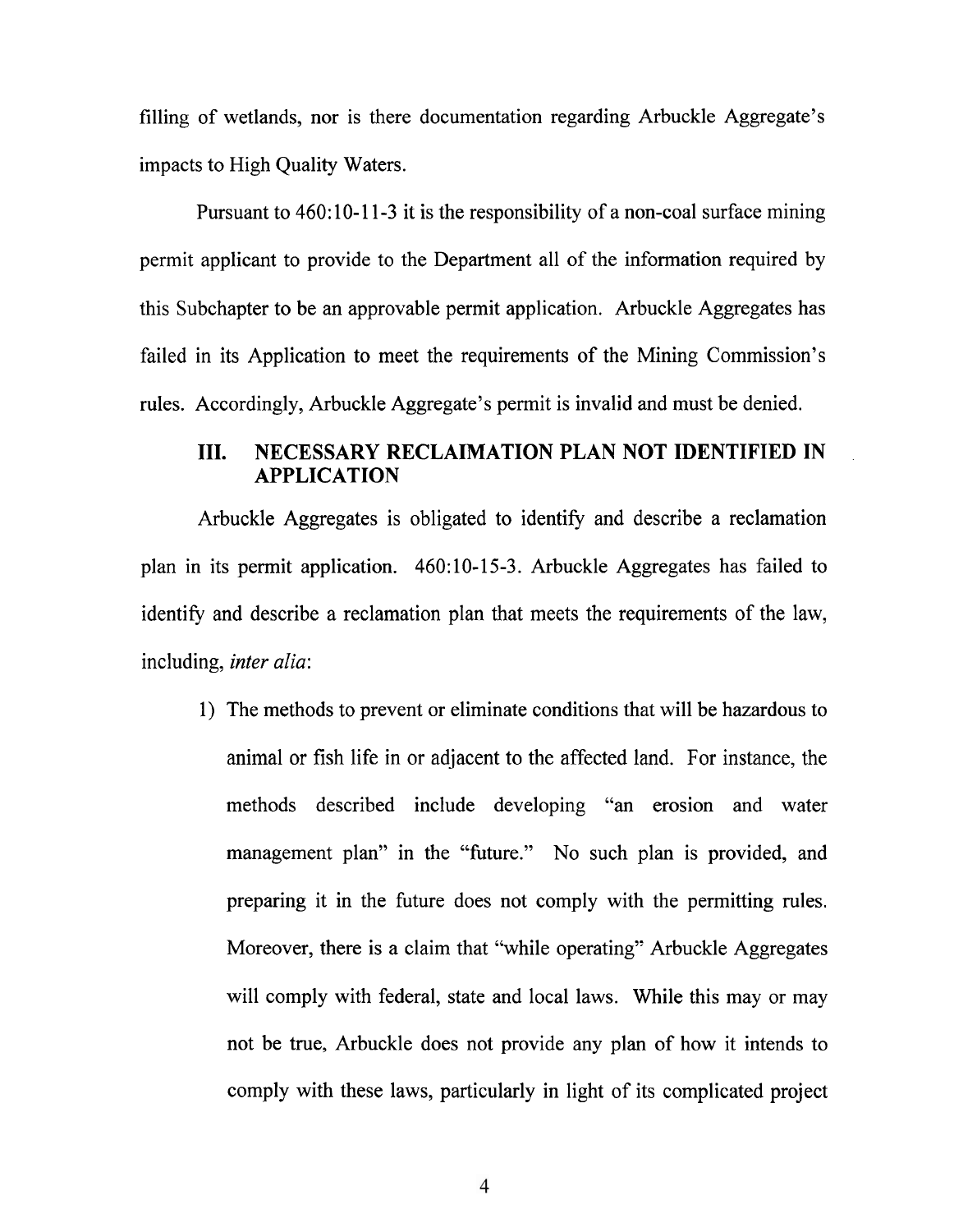that intends to excavate entire streams, and undercut highways. Simply put, Arbuckle fails to describe any "method" as required by the Department of Mines.

- 2) The outline of the proposed final limits of the excavation, during the number of years for which the permit is requested;
- **3)** The outline of the tailing disposal area, both before and after reclamation;
- 4) The outline of the disposal area for the spoil and refuse area, both before and after reclamation;
- 5) The approximate location of any impoundment or water body which will remain upon final reclamation;
- 6) The proposed location of ditches to provide for drainage. The location . of diversions, terraces, or other Best Management Practices to be used for preventing or controlling erosion and off-site siltation;
- 7) The boundaries of the affected area for the anticipated life of the mine; and
- 8) The boundaries of the 100-year floodplain.

Additionally, the application does not indicate that the reclamation will occur simultaneously as required by 460:10-15-2.

Finally, the operational and reclamation plan is completely silent on how the mining will comport with 82 O.S. § 1020.9, which provides that "each groundwater protection agency shall be responsible for developing and enforcing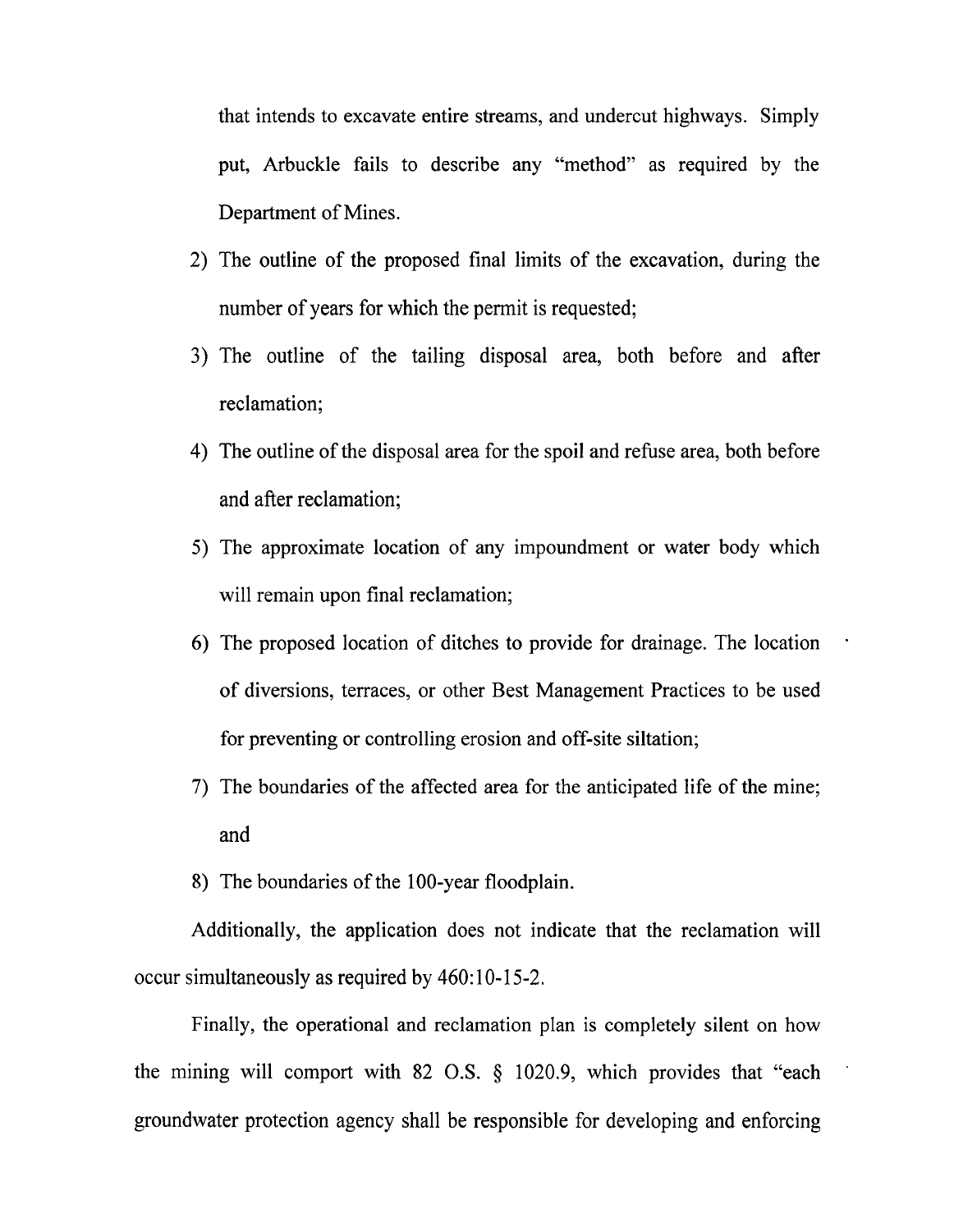groundwater protection practices to prevent groundwater contamination." There is nothing in the proposed mining plan or the permit application that will ensure that the springs and streams are not contaminated either by the release of hazardous substances, or by depletion of the aquifer itself. There are some minor provisions in the plan relating to oil storage tanks, but given the specific requirements applicable to the Arbuckle Simpson Aquifer, and the requirements of 82 O.S. **9**  1020.9 and 27A O.S.  $\S$  2-14-101, *et seq.*, there is nothing addressing the operation and reclamation of the mine to prevent contaminating the aquifer by the release of materials or by depletion.

In this case, Arbuckle Aggregates plans to build a mine essentially at the location of the "Holder Spring". The mine would reasonably be expected to eliminate the spring, frustrating the purposes of 82 O.S. **5** 1020.9 nd 27A O.S. *5* 2- 14-101, *et seq.* There is no plan for the maintenance of the spring flow during mining, or its reclamation after mining is completed. Moreover, the excavation of the mine will cause the dredging and removal of entire wetlands. There is no compliance with the Clean Water Act in regard to this planned activity.

Accordingly, Arbuckle Aggregate's permit application is invalid and must be denied.

### **IV. ARBUCKLE AGGREGATES HAS ALREADY WILFULLY VIOLATED STATE LAW**

Upon information and belief, Arbuckle Aggregates has already caused the realistic threat of waste by contamination by drilling bore holes using the services